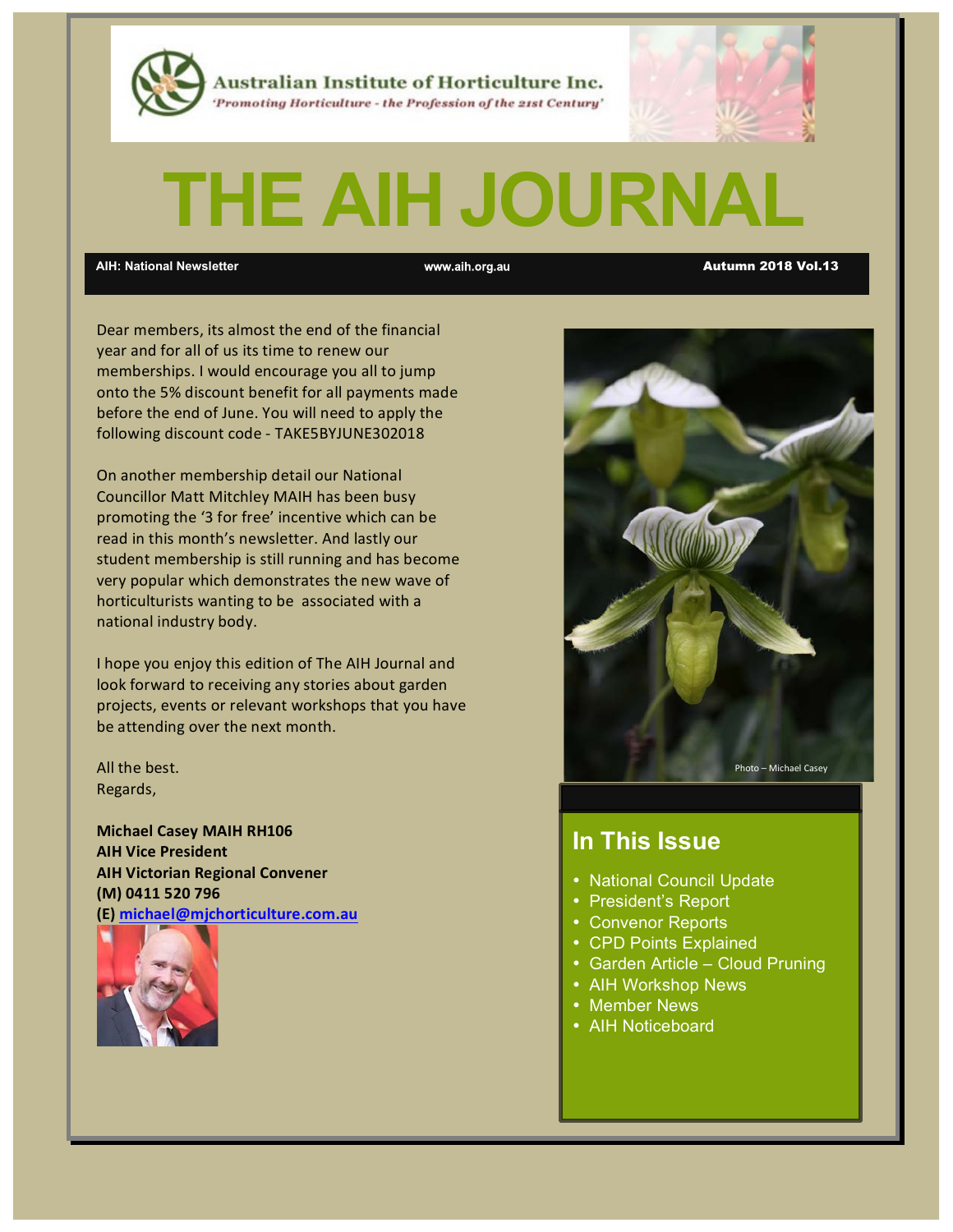# **President's Report**

Dear Members

On  $26^{th}$  I attended the Community Gardens Workshop held at Ryde TAFE in Sydney.

It was well attended and convened by Chris Poulton. A big thank you to Costa Georgiadis who was the key speaker.

Our members were keen to learn more about how important gardens and particularly healthy food gardens can be as a way of fostering a vibrant more cohesive community. Research work by the Botanic Gardens is useful in providing empirical evidence to support the Psychological benefits of Community Gardens.

I note the upcoming Barangarroo Project overview presented by Stuart Pittendrigh MAIH (Horticulturist of the year 2015), planned for Maitland with Convenor Tom Lantry FAIH , (Horticulturist of the Year 2017). This event will be run by the Hunter Region group on the 14th June. Members from surrounding regions should consider attending. There are many other Workshops and Events planned for other regions and I refer you to our excellent website to view these and make bookings.

The Queensland Garden Expo at Nambour is really worth a visit on 13 to 15 July.

Please also consider some really great international events that are coming up Singapore July  $18<sup>th</sup>$  to 21<sup>st</sup> July 2018 The International Federation of Landscape Architects (IFLA) World Congress in Conjunction with the Singapore Garden Festival and Jakarta 19<sup>th</sup> -21<sup>st</sup> July 2018 The Green Urbanscape International Expo.

I can report that the Awards Night will be on the Gold Coast on October 27 and we are co-ordinating a combined Bus tour on the 27<sup>th</sup> October with Therapeutic Horticulture Australia (THA) who are meeting in the same area on 26<sup>th</sup> October.

Please assist the Councillors and Regional Convenors in their quest to locate worthy award recipients. The criteria and forms should be available within the next week.

Finally, I encourage members to send us any interesting articles and news items which can be included in our Newsletter. 

Wayne Van Balen MAIH, Registered Horticulturist 0027 President







Wayne Van Balen **MAIH, RH00027** B.Bus. (Land Econ.), ADFM, Cert. Hort **president@aih.org.au www.aih.org.au**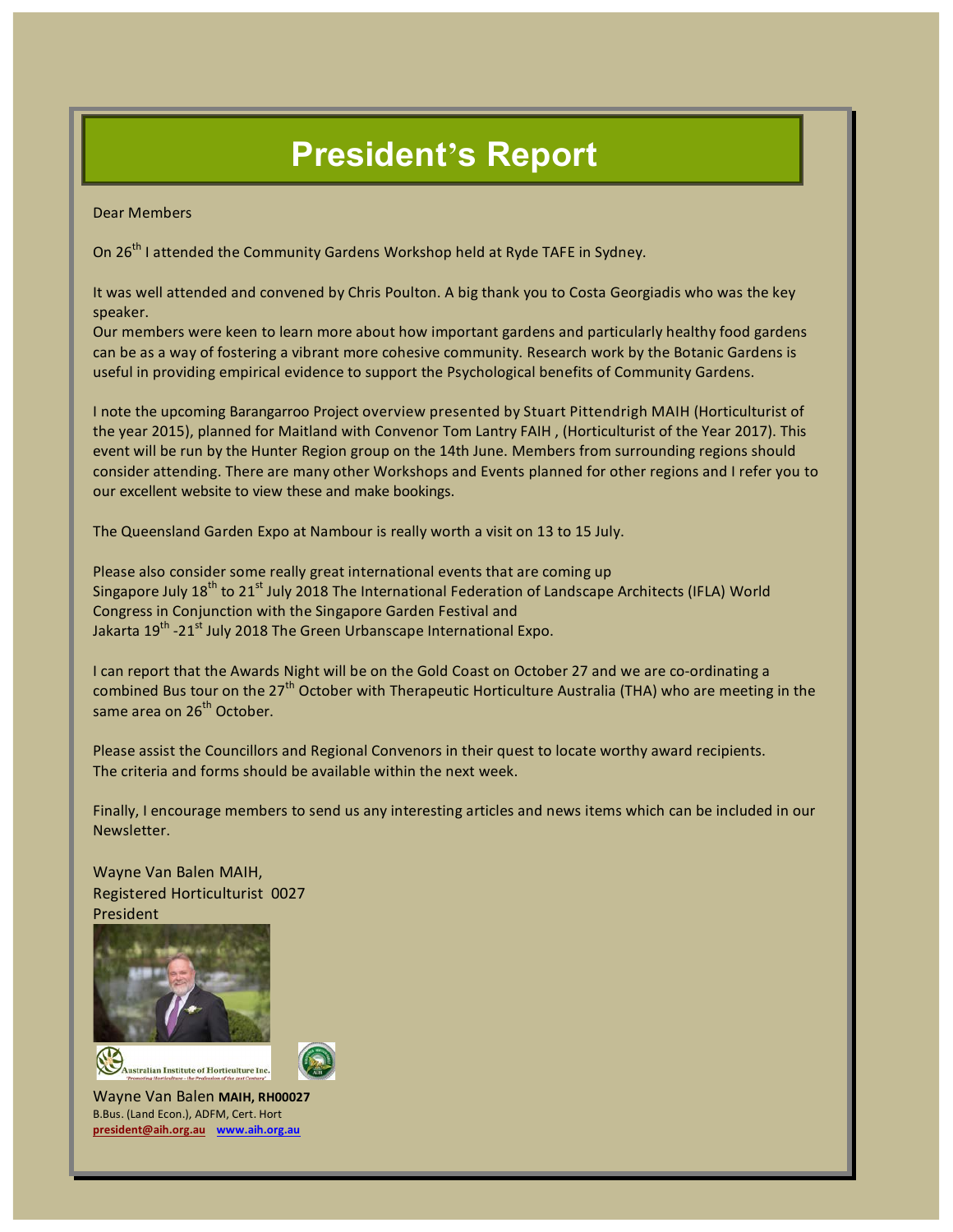# **Convenor Reports**

#### **Sydney NSW News**

**Upcoming Events** 

**Greenwall Workshop** Learn about the construction and maintenance associated with green walls. Hosted by Mark Paul Thursday 25<sup>th</sup> October \_\_\_\_\_\_\_\_\_\_\_\_\_\_\_\_\_\_\_\_\_\_\_\_\_\_\_\_\_\_\_\_\_\_\_\_\_\_\_\_\_\_\_\_\_\_\_\_\_\_\_\_\_\_\_\_\_\_\_\_\_\_\_\_

## **Western Australian News**

Events running throughout April in Western Australia

**June 6 Growers Technical Morning** Richgro, Jandakot

**June 27 NGIWA Annual Members' Breakfast** Venue TBA

**November 7 Pest & Disease Workshop** Venue TBA

## **Singapore News**

The Singapore Garden Show is gaining energy and will be officially opened on the 21<sup>st</sup> July. Come and see the many gardens and designs highlighted in and around the Garden show.

 $\bar{a}$  , and the contribution of the contribution of  $\bar{a}$  , and  $\bar{a}$  , and  $\bar{a}$  , and  $\bar{a}$  , and  $\bar{a}$ 

AIH will be in attendance so please get in contact with John or National Council to find out what events are planned while in Singapore.

**Regards John Tan MAIH Singapore Convenor** john@esmond.com.sg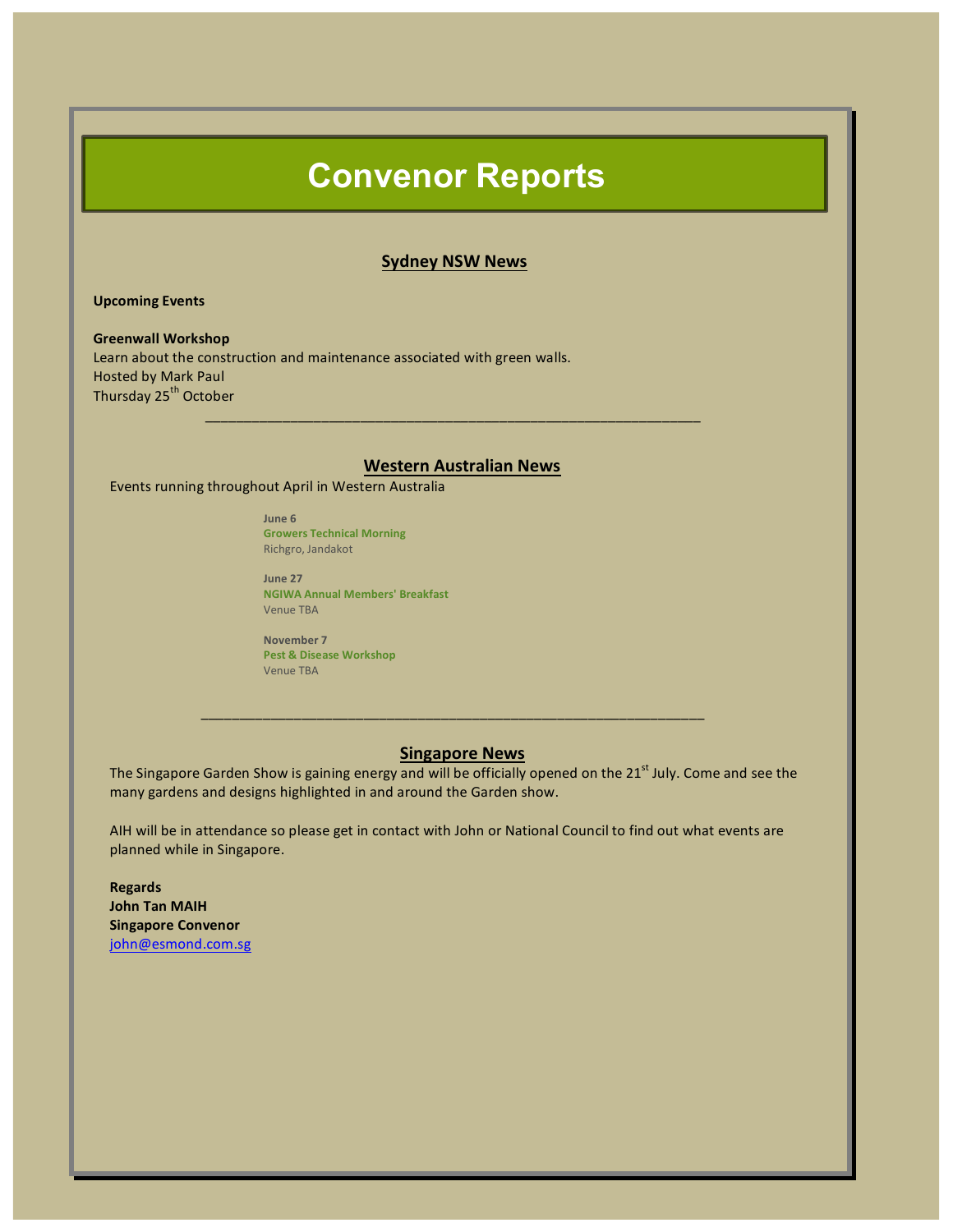# **Registered Horticulturist – CPD Program**



# Registered Horticulturist Accreditation

## **Update**

Registered Horticulturist members of AIH hold an important and valuable tool for themselves as practitioners, their business and the standing and perception of horticulture professionals in the community. 

AIH is the only organisation that offers this accreditation to existing or new members.

The program is currently under review to make it more valued, have more rigor and have a wider recognition from a range of your user clients like government and other professionals to specify a Registered Horticulturist for their projects.

## **What you are required to do to maintain your RH Accreditation**

You need to accumulate 24 Continuing Professional Development (CPD) points in a two-year period. (You should have a CPH Log Book  $-$  if not contact the Secretary).

You need 24 CPD Points in 2 years

The 24 points can be made up of a range of activities such as attending AIH workshops, other related industry events, workshops, seminars and conferences. Trade days, manning a display, writing a related article, subscriptions to magazines. Teaching, media presentations. The list is extensive, many are listed on the attached schedule, if not simply ask and you will be allocated points. The point value will also vary according to the activity and are also published on all notifications from AIH of CPD events.

## **RH Audit**

To keep the integrity of the accreditation to its highest standard, an audit will be conducted of your CPD logged details. There is no specific time or period for the audit and can be requested (with reasonable notice) at any time.

If you haven't recorded details on the log you can use receipts, booking/reservations, name tags etc. arranged over the two-year period. Audits will soon be due.

AIH is planning to have a dedicated Registrar to manage the program. This will be soon. In the meantime, if you have any questions or need more information please contact me.

Kim Morris FAIH Registered Horticulturist No 02 **Secretary** 

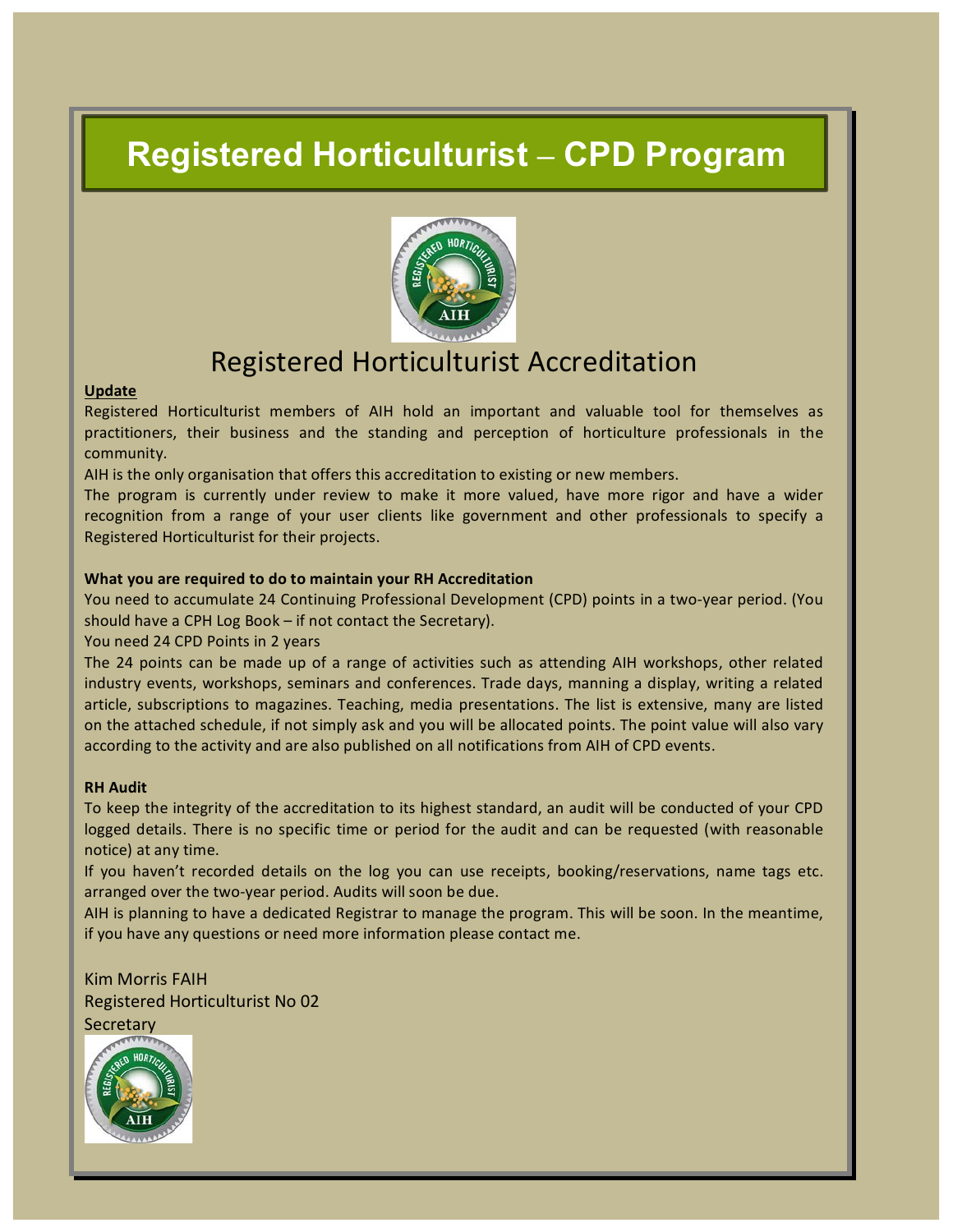| Table of Points: CPD Activities & How to Accumulate Points                                                                                                                               |                                                       |                                                     |                                                                    |
|------------------------------------------------------------------------------------------------------------------------------------------------------------------------------------------|-------------------------------------------------------|-----------------------------------------------------|--------------------------------------------------------------------|
| <b>Description of Activity Hours</b><br><b>Notes</b>                                                                                                                                     | <b>Hours</b>                                          |                                                     | <b>Notes</b>                                                       |
| AIH - CPD workshops and programmed events as per<br><b>AIH calendar</b>                                                                                                                  |                                                       | 1 point / hour OR 2 points / hour if the presenter  |                                                                    |
| AIH-endorsed conferences, seminars, workshop,                                                                                                                                            |                                                       | 1 point / hour OR 2 point / hour if the presenter   |                                                                    |
| Other Industry relevant conferences, seminars,<br>workshops, AIH representation on industry committees                                                                                   |                                                       | 0.5 point / hour OR 1 point / hour if the presenter |                                                                    |
| Field trips, open days, product<br><b>launches</b>                                                                                                                                       | 0.5 point / hour                                      |                                                     | Maximum of 6 points per 24 month<br>period                         |
| <b>Special consultancies &amp; projects</b><br>that extend professional<br>knowledge                                                                                                     | 3 points per activity                                 |                                                     | Maximum of 12 points within any<br>24 month period                 |
| <b>Courses leading to formal</b><br>qualifications or competencies                                                                                                                       | 24 points for full qualification Cert<br>IV and above |                                                     | 1 qualification within any 24 month<br>period of registration      |
| <b>Achievement of individual</b><br>competencies achieved through<br>recognised approved training<br>provider or other formally<br>assessed learning outcomes from<br>other institutions | 2 points per competency                               |                                                     | Maximum of 24 points within any<br>24 month period of registration |
| <b>Supervised Research and</b><br>published papers                                                                                                                                       | 6 points per project<br>3 points per published paper  |                                                     | Maximum of 12 points within any<br>24 month period of registration |
| <b>Proof of Subscriptions to</b><br>appropriate journals, magazines,                                                                                                                     | 0.5 point Per relevant subscription                   |                                                     |                                                                    |

Hours should not include travel time.

Other activities, events or points requiring clarification or information should be referred to the AIH Secretary

Eligible activities and points may vary or be changed periodically.

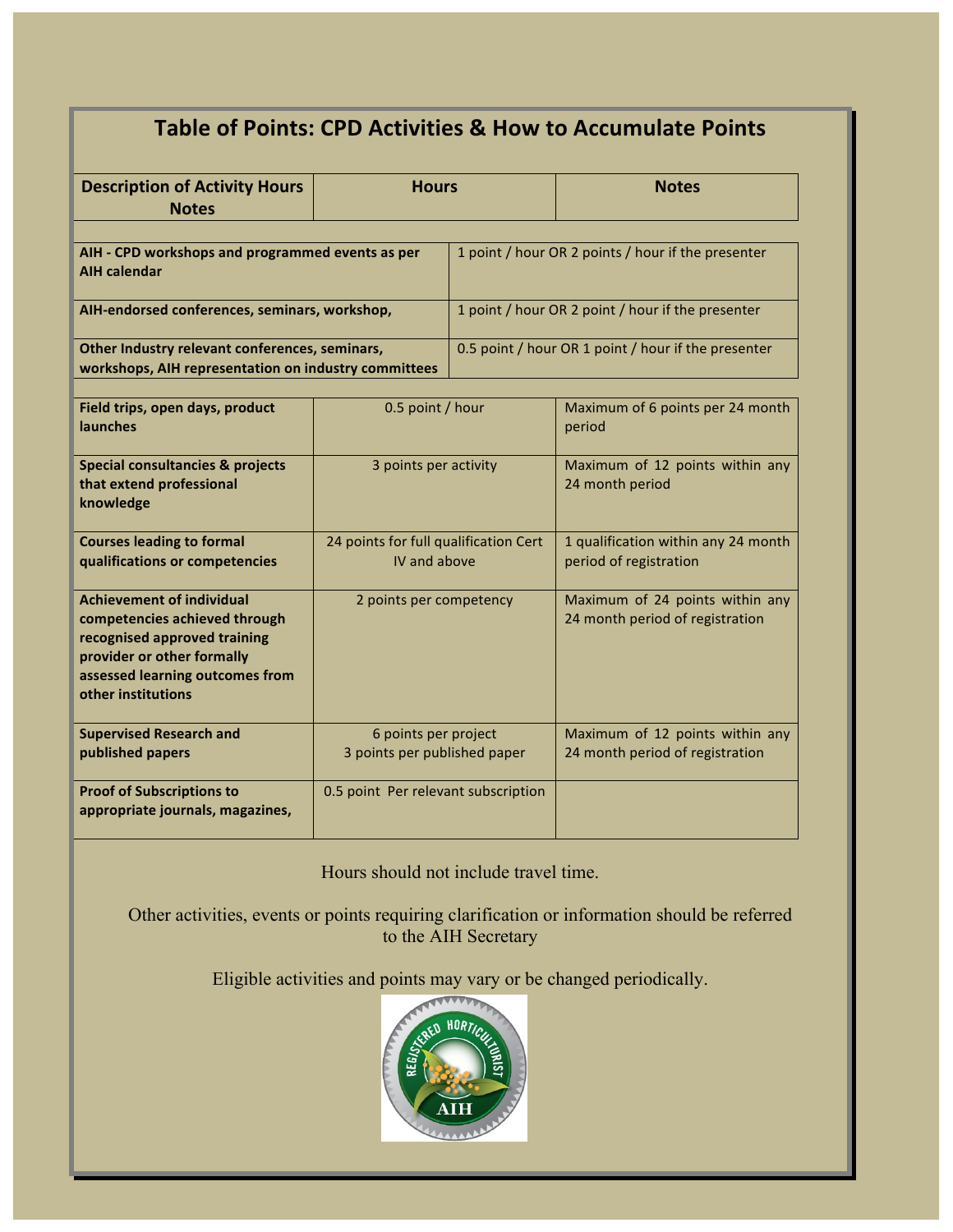# **Garden Article – Cloud Pruning**

# **How to Cloud Prune**

Cloud pruning, when done right, creates some very beautiful results. Tree branches look like clouds (hence the name). There are rules that you have to follow.



At first, when you go to choose the plant that you are going to use make sure it has some interesting branch formations. Often times the stranger the branches look, you get best results when you start cloud pruning it.

When you decide which tree to get and you've found the perfect place for it in your garden it's time to prune. You'll have to figure out which branches you want to leave and which you would like to keep.

Using your tool of choice (pruning saw or secateurs) cut out the unwanted branches and clean the base of the tree. It's perfect to be done when the tree is still young. That way the marks of the cut won't stay and will disappear with time



Here are a few styles of niwaki and the different tree shapes:

After you've trimmed to the desired length and shape leave the tips at the end of the branches. That way the tree will grow in a cloud shape. While growing you can use ties and stones to redirect the growth of the branches. It mostly takes patience rather than skill.

Article with permission from Fantastic Gardeners Melbourne.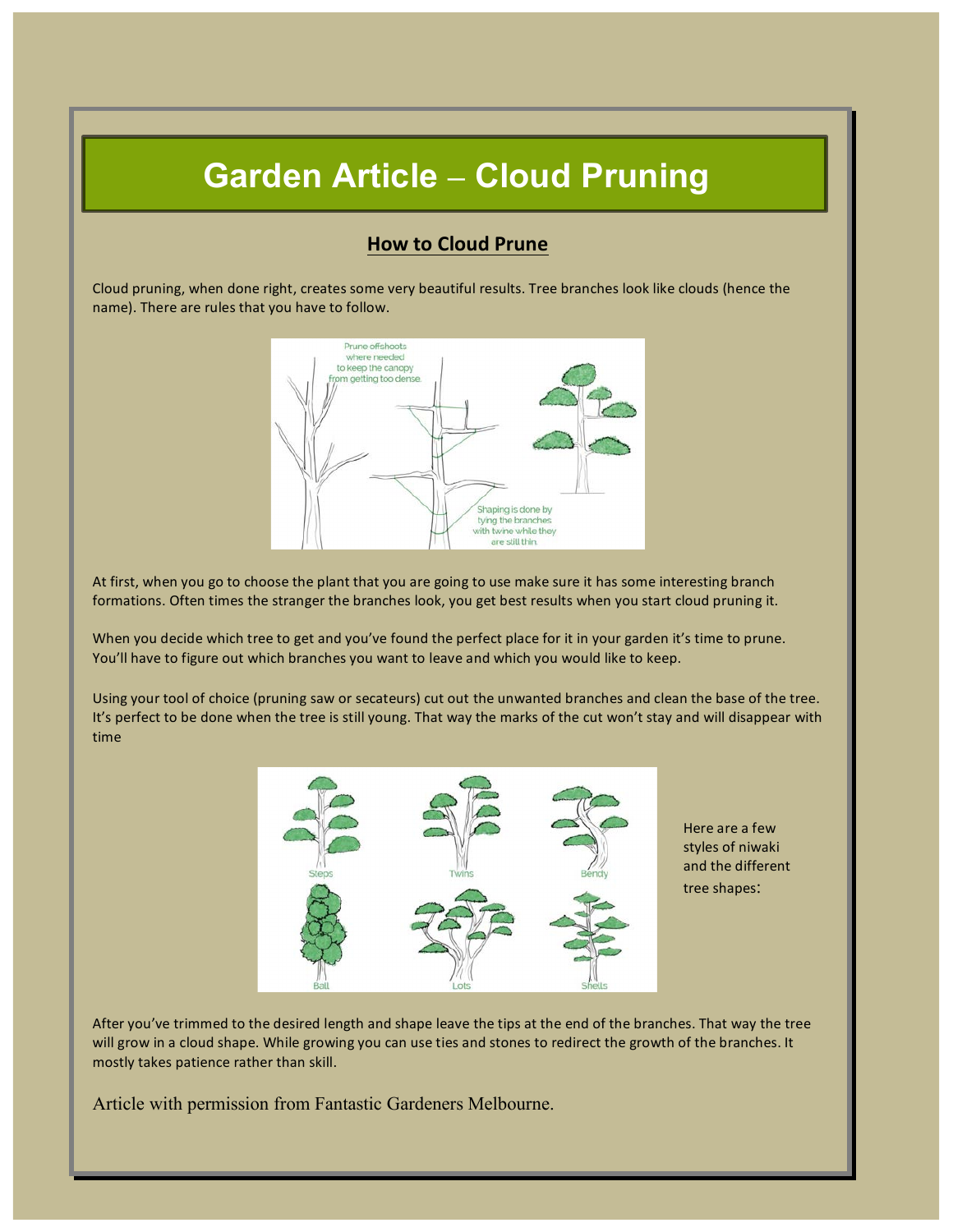# AIH Workshop News

# **Community Gardens in our food Future Workshop.**

Our recent workshop on community gardens was held on Sat 26/5/18 at Ryde School of Horticulture (TAFE) Sydney. It was a very successful day with over 30 people in attendance and all were impressed with the knowledge and experience of our presenters. Well known TV personality and Landscape Architect Costa Georgiadis of Gardening Australia fame, educated, entertained and inspired those attending the workshop. Costa discussed the changes that are taking place in Australia today with the great need and demand for these community gardens. Costa showed us the many various styles and shapes of community gardens and the different ways that these can be

used by the community. Many community spaces that were considered to be of 'little' value have been resurrected into prosperous food producing enterprises.

Dr Son Truong is the head researcher in health and physical education from Western Sydney University. He supported Costa and spoke on the research that they have done on the many health and well being benefits that come from these spaces.

Phil Pettit from the Royal Botanical Gardens Community Greening team in Sydney, who run their own community greening program for disadvantaged groups, further supported the discussion by informing us on case studies about people who have had their lives turned around through the support and self worth that community gardening brings.

Special thanks to all those members who helped with the workshop in the planning and on the day. The AIH would like to sincerely thank **Botanica Nurseries** for sponsoring this event. Without this support it would not be possible to provide these great professional development days for our members. The AIH look forward to a long and continuing relationship.

Thanks to Phil Pettit from the RBG and Dr Son Truong from Western University Sydney who so kindly gave up their precious time to contribute their great knowledge and expertise to this workshop.

Lastly a big thank you to Costa who so graciously gave us his time from his extremely busy schedule. His passion and knowledge will be indeed passed on.

Regards,

Chris Poulton. (Sydney Convenor) AIH



Phil Petitt, Dr Son Truong and Costa Georgiardis Chris Poulton FAIH and Costa Georgiardis

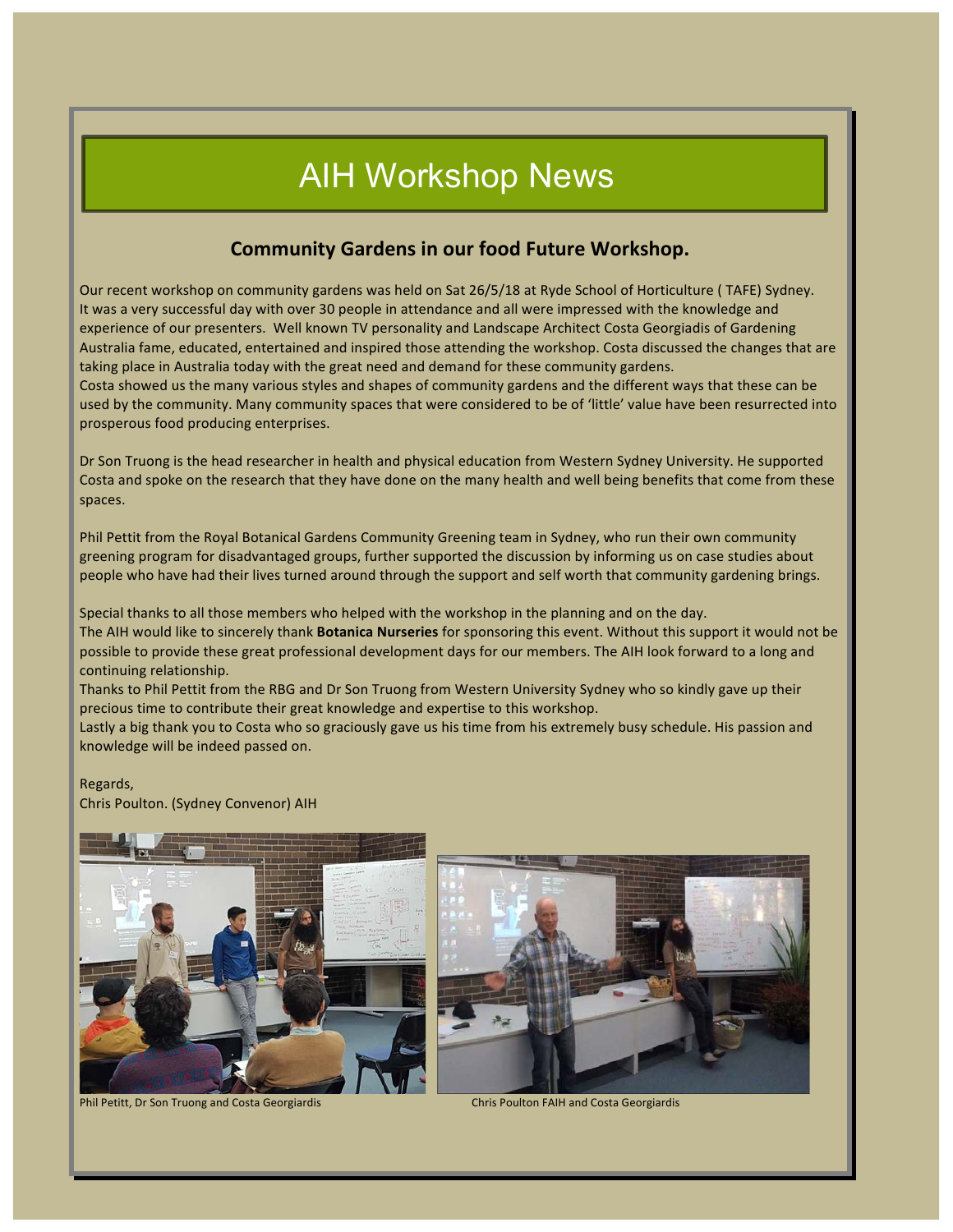# **'Three for Free' By Matt Mitchley MAIH**

Dear Fellow Members, the 'Three for Free' member promotion is about building AIH numbers and our future as a professional organisation that represents horticulturists.

The goal is for you to recruit three new AIH members (or one corporate) in exchange for one year's free AIH *membership.*

*Everyone gets something, new members save paying the joining fee as this has been waived and a further* concession of another 5% if they pay before June 30 2108. You save either \$330 or \$440 on your membership.

*Your recruit's (or yourself)* can lodge the application form by going to www.aih.org.au/3forfree. The *promotion closes on July 31 this year.*

*I* am Matt Mitchley MAIH, a Registered Horticulturist and a member of the AIH National Council.

*Please call or email me if you need more information or help p 0404 972 235 e matt@designergarden.com.au Help us build AIH and its future.*

**Matt Mitchley MAIH** *Registered Horticulturist No 0026*

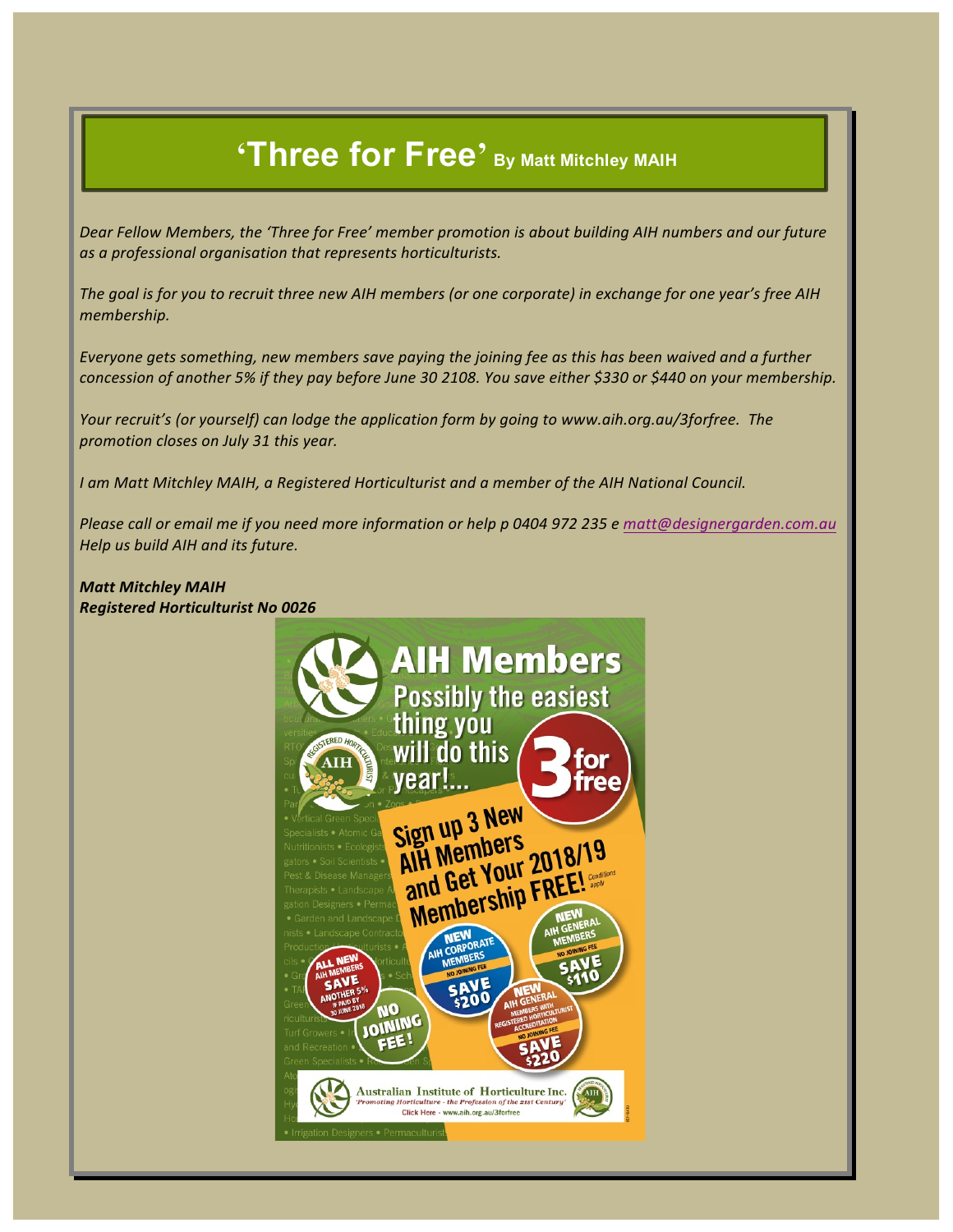# **AIH Member News**



# **Australian Institute of Horticulture Inc.**

'Promoting Horticulture - the Profession of the 21st Century'

## **Newsletter**

AIH Newsletter is settling into a monthly program. You are invited to provide stories, maters of a technical nature to share, projects, awards and other related information. Contact Editor Michael Casey Michael@mjchorticulture.com.au

## **Competitive Insurances with Fitzpatrick**

We revisit our preferred insurance broker arrangements with Fitzpatrick Insurance Brokers to provide a range of competitive and customised insurances specific to horticulture and general insurances that also include Professional& Indemnity (a requirement of all RH members to hold).

## **Registered Horticulturist (RH) Program**

We are constantly working on refining the Registered Horticulturist (RH) program and what members should be getting from its accreditation. More work on promoting to government and industry to specify an RH. National Council will soon appoint an administrator to manage the program.

## **Guidelines for Establishing Fees**

AIH has produced a booklet called 'AIH Guidelines for Establishing Fees'. An excellent tool for your business and to use to demonstrate 'your 'Institute's' support. The booklet covers a range of possible charges for your work.

The booklet is being revised and will be available to members free of charge as a pdf downloadable document.

You can reserve a copy by contacting secretary@aih.org.au

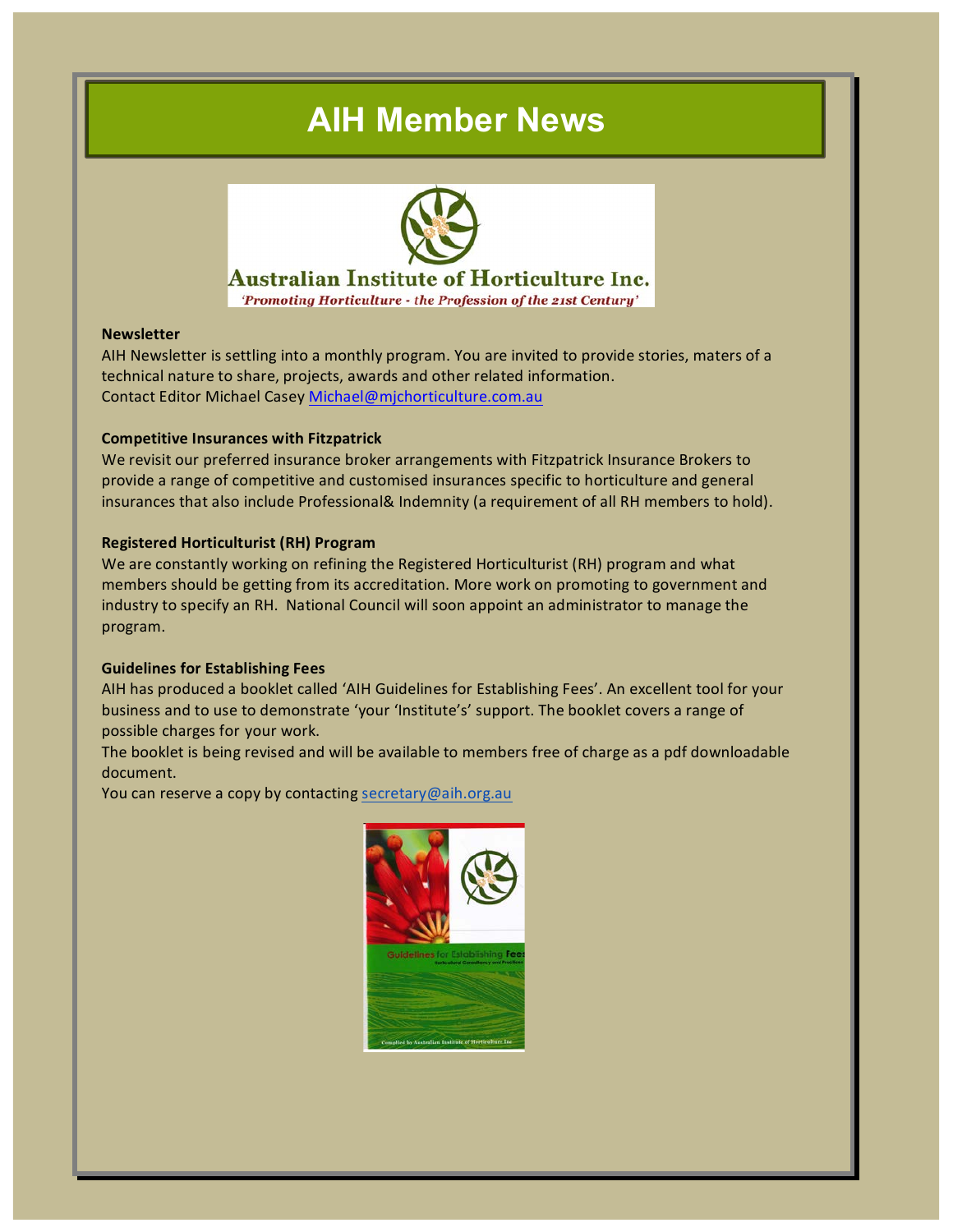## Web Site www.aih.org.au

The AIH web site is up and running with a comprehensive data base that will provide a range of useful features. It is a work in progress. Your comments are invited.

## **AIH Facebook and Instagram**

AIH receives good numbers of 'likes' on our FB page and Instagram account. The more you like the better. Get the minute by minute info on the AIH program with links to the AIH website. https://www.facebook.com/AustralianInstituteHorticulture/ and www.aih.org.au Instagram – aust\_institute\_of\_horticulture

## **CPD Programs and Timetable**

AIH CPD programs and events are on the FB and website calendars. We are seeking more for the next year program - need more or collaborative arrangements.

## **Free Student Membership**

Any student studying horticulture at an institution, RTO, University is eligible for FREE membership. The offer is open to June 30 2019 and may be extended. AIH can send details to the organisation if you can provide details other than what we may already have. secretary@aih.org,.au or David members@aih.org.au

## **One More AIH member - Makes a Difference**

Our strength is in our numbers and our information. We need to rebuild, refresh and replenish our membership.

Each of us knows one other horticulture practitioner who could be a member. All we need to do is ask. One more is easy, that's all it takes. Contact secretary@aih.org.au or David Membership Office at members@aih.org.au or someone you know at AIH.

AIH Student Membership Application is attached with this newsletter

Regards, Kim Morris FAIH RH 0002 **Secretary PO Box 2238 Toowong Q 4066 P (02) 8001 6198 Direct 0409 59 1133 secretary@aih.org.au www.aih.org.au**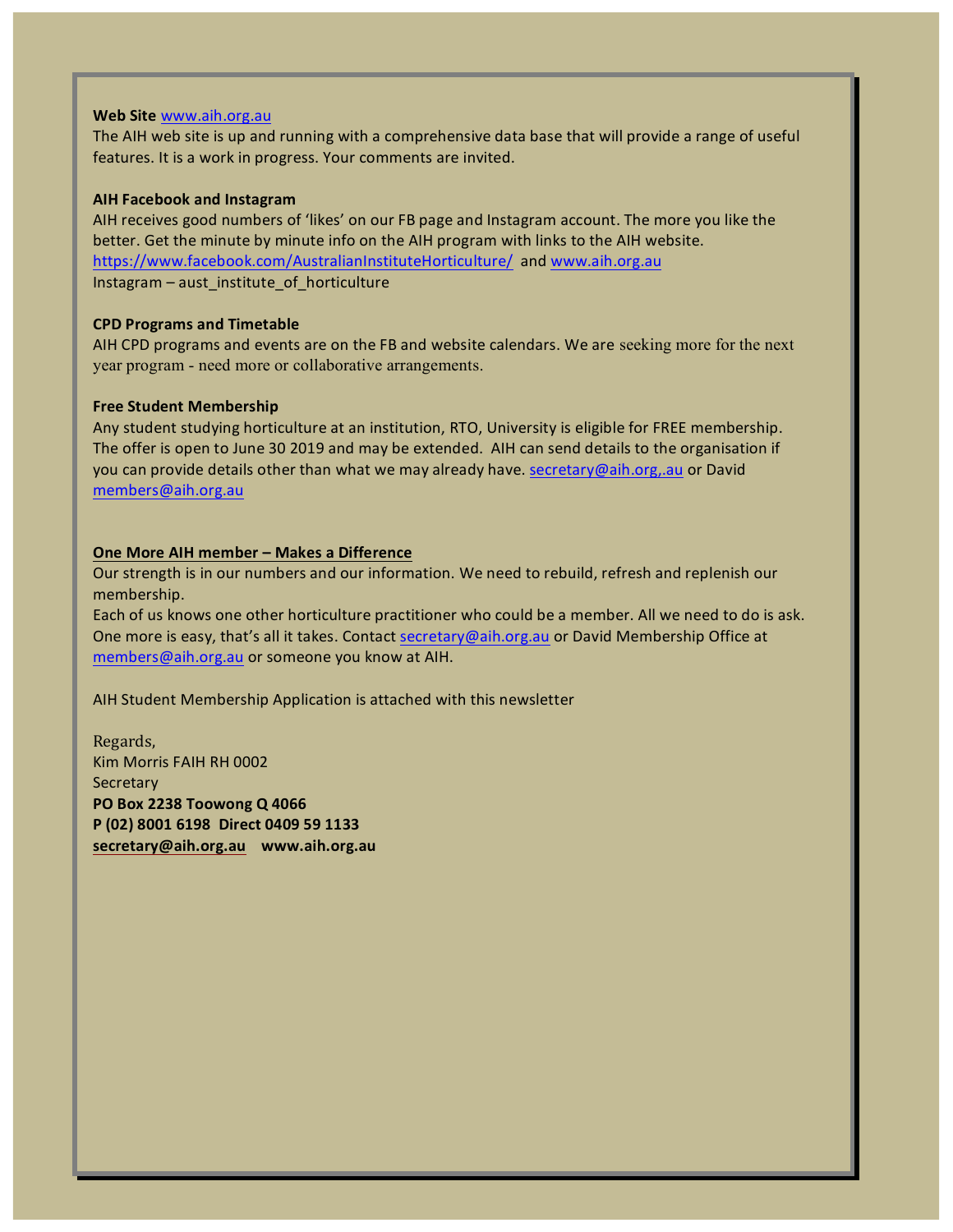# **AIH Workshops**



These workshops and events form the basis of the AIH Continuing Professional Development (CPD) Program. All Registered Horticulturists (RH) can earn required points to meet their biannual requirement. These events are open to members of the public and industry colleagues.



# **AIH Member Insurance**

**AIH MEMBER INSURANCE** 

AIH has a negotiated arrangement with Fitzpatrick Insurance Brokers to provide a range of insurances for members.

If you have AIH Registered Horticulturist (RH) accreditation you will need Professional & Indemnity insurance amongst others.

Fitzpatrick's can arrange cover for Public Liability, tools, household, motor vehicles and other general and financial insurances. They specialise in cover for the horticulture industry and are familiar with our work.

Our member support also helps AIH as Fitzpatrick's are our major sponsor and long term AIH Corporate Members.



631 Waverley Road, Glen Waverley, 3150, Melbourne, Victoria PO Box 2230, Mt Waverley Victoria 3149 Phone: 03 8544 1600 Toll Free: 1300 554 633 Fax: 03 8544 1699 Email: insure@fitzpatrick.com.au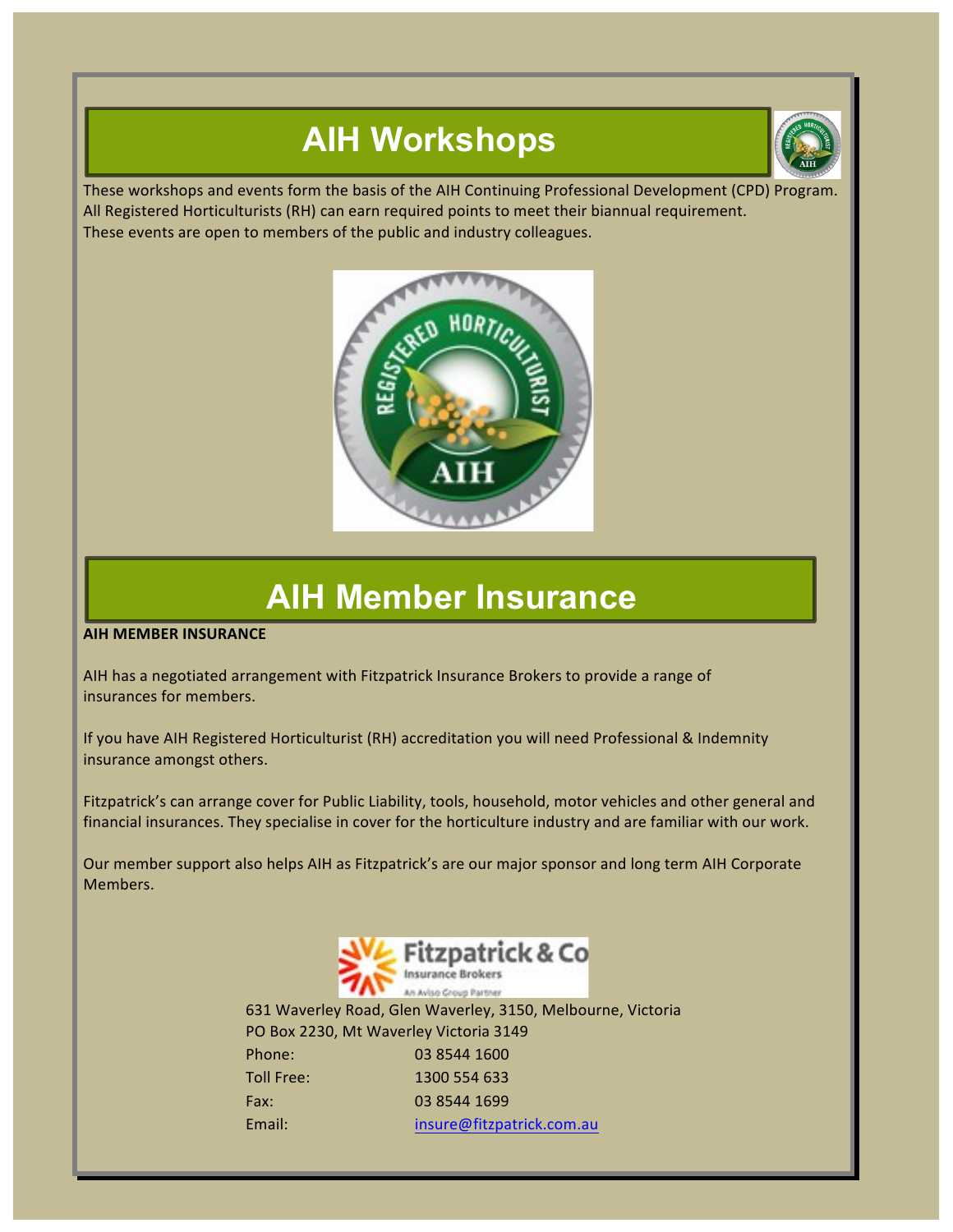# **AIH Noticeboard**

## **AIH Member Support**

- AIH Membership Support
- $\triangleright$  AIH has been representing, supporting and developing the profession of horticulture practitioners since 1960. The first of its kind in Australia.
- $\triangleright$  AIH is the only organisation to offer individual horticultural practitioner accreditation through the Registered Horticulturist (RH)Program that is promoted by the Institute across the profession.
- $\triangleright$  AIH has active alliances with many other like organisations in promoting Australian's health through horticulture and green space development to government and the community.
- $\triangleright$  AIH has an established Memorandum of Collaboration with the National Parks Board Singapore (since 2008) and other overseas horticulture organisations to share techniques, business opportunities and experiences.
- $\triangleright$  AIH supports students of horticulture with free membership, help in career development and entry to the profession.
- $\triangleright$  AIH has been representing the interests of and improving the standard of tertiary training in horticulture since 1960.
- $\triangleright$  AIH is one of the lead agencies in a number of representative bodies such as green space programs, weed management and other relevant activities that affect horticulture practitioners and community health.
- Concessions on AIH CPD events, conferences, seminars and workshops
- Access to the AIH National Journal Newsletter every month that contains events, profiles and technical papers.
- Mentoring by established professionals.
- Opportunities to be acknowledged in the prestigious AIH National Awards in a range of categories, that include the AIH Green Space Awards.
- $\triangleright$  Offers corporate membership to larger organisations to play a part in the support of horticulture and promotion of their businesses.
- $\triangleright$  Has an exclusive Group Insurance arrangement for general, professional indemnity, household, car, tools and public liability insurances for members with Fitzpatrick Insurance Brokers.
- Trade and business referrals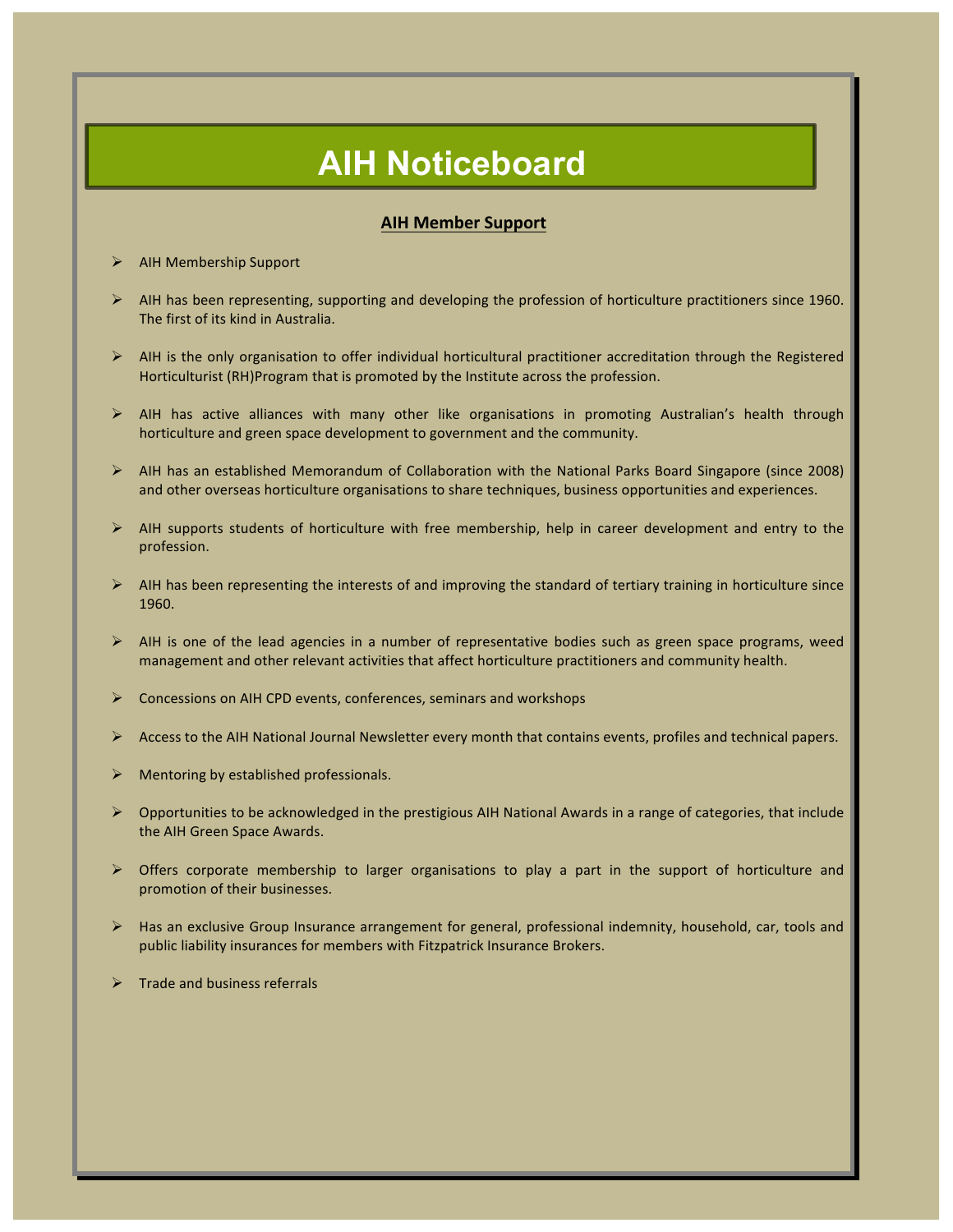# **AIH Noticeboard – Upcoming International Events**

## **Singapore Garden Festival 2018**



This year, the mainstay SGF will return for its seventh edition from 21 July to 3 August. The 14-day show will bring together award-winning international designers and well-established local names, community gardeners and plant enthusiasts, to present the best of tropical horticulture and floral artistry spread across The Meadow, Supertree Grove and Flower Dome at Gardens by the Bay. Come along and support our Singapore member John Tan in his quest to win this years Show Garden. Contact Wayne Van Balen or Michael Casey for more details. For more information see https://www.singaporegardenfestival.com/



Returning to Singapore for the second time, the 55<sup>th</sup> IFLA World Congress 2018 will be the largest and most significant event for landscape professionals in the world. Supported by 5 regions – Americas, Europe, Africa, Middle East and Asia Pacific, it sets the stage at the 'City in a Garden' for professionals, government bodies and academics to be part of the in-depth discourse on trends, challenges, and business opportunities on a global scale. **IFLA World Congress 2018** is the key platform that champions landscape architecture as a major contributor to the development of attractive, liveable, equitable, and sustainable environments of the future through the themes of **Biophilic City, Smart Nation, and Future Resilience**.

AIH are a supporting organisation of this event will have an information booth at this years IFLA conference. For ticketing please use the following link http://www.ifla2018.com/conferenceregistration and apply the AIH discount code **PROMOCODE**: **IFLA18AIH** 

Contact Wayne Van Balen or Michael Casey for more details.